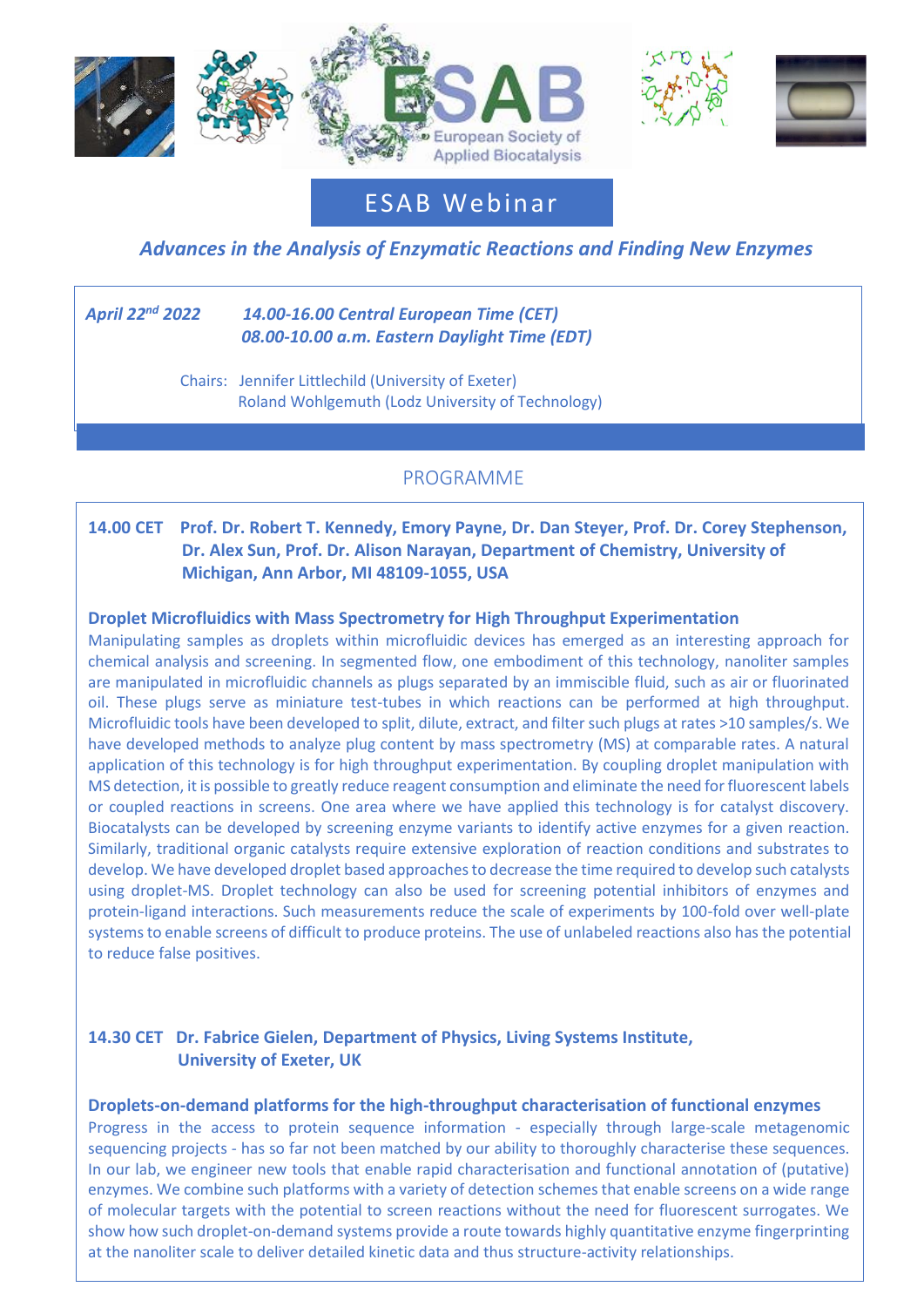## **15.00 CET Prof. Dr. Anthony Mittermaier, Department of Chemistry, McGill University, Montreal, QC, Canada**

#### **Measuring Enzyme Kinetics, Inhibition, and Allostery using Isothermal Titration Calorimetry**

Isothermal titration calorimetry (ITC) was originally designed for studying host/guest binding interactions but is gaining popularity as general enzyme assay. To characterize enzyme activity, ITC measures the heat released or absorbed by catalysis in real time, following the rapid mixing of enzyme and substrate solutions. Since most chemical reactions are either exothermic or endothermic, ITC can be applied to virtually any enzyme/substrate pair, without the need to design customized reporter molecules, to couple the reaction to additional enzymes, or to perform any post-reaction separation. ITC experiments can be performed under dilute, physiological solution conditions, even with opaque samples and require far less enzyme than traditional ITC binding experiments. Our lab has developed an approach for quantitatively modelling ITC peak shapes in order to apply this technique to rapid reactions that take place on the seconds or tens of seconds timescales. Building on this advance, we have developed a suite of new ITC-based methods that rapidly yield the affinity and the mode of inhibitor binding, the rates of association and dissociation of inhibitors and allosteric modulators, and the full kinetic profiles of Bi-substrate enzymes. We have validated these approaches using trypsin/benzamidine, a panel of covalent and non-covalent inhibitors of prolyl oligopeptidase (POP), the SARS-CoV-2 main protease, and M-type pyruvate kinase, illustrating the versatility of ITC-based enzyme kinetic assays.

## **15.30 CET Dr. Carine Vergne-Vaxelaire, Génomique Métabolique UMR8030, Genoscope, CEA, Univ Evry, Université Paris-Saclay, France**

## **Identification of diverse enzymes by screening biodiversity using innovative in silico approaches: example with the Amine Dehydrogenase family (MODAMDH Project)**

Biodiversity screening aims to provide various templates in terms of sequences and structures, which are essential for biocatalysis to be a more applied alternative to conventional chemistry. Indeed, mutants alone, arising from protein engineering, do not afford the diversity required to reach the full potential of enzymes in biocatalysis. The current boom in the use of genomic data from the exploration of microbial communities provides a gigantic resource of new sequences of potential biocatalysts. Hence, developing bioinformatics approaches to efficiently identify the targeted enzymatic activity from large metagenomic resources is a current major challenge. Through the MODAMDH project, we focus on one of the key biocatalysts named amine dehydrogenases (AmDHs) which enable the access to amines that are important entities in the chemical industry. MODAMDH is an innovative project combining bio-informatics, chemo-informatics and biocatalysis to identify diverse AmDHs among biodiversity. It aims to combine methodologies only scarcely used for biocatalytic purposes. Native AmDHs are searched in very large genomic and metagenomic public databanks using both sequence-driven approaches based on distant homology and three-dimensional topology comparisons of active sites. This will expand the landscape of protein sequences catalyzing reductive amination by finding enzymes with diverse structures and broad characteristics particularly in terms of substrate spectrum or complementary stereoselectivities. This presentation will describe the different steps currently undertaken to create these collections of diverse AmDH candidates. This work is supported by the Agence Nationale de la Recherche (ANR-19-CE07-0007).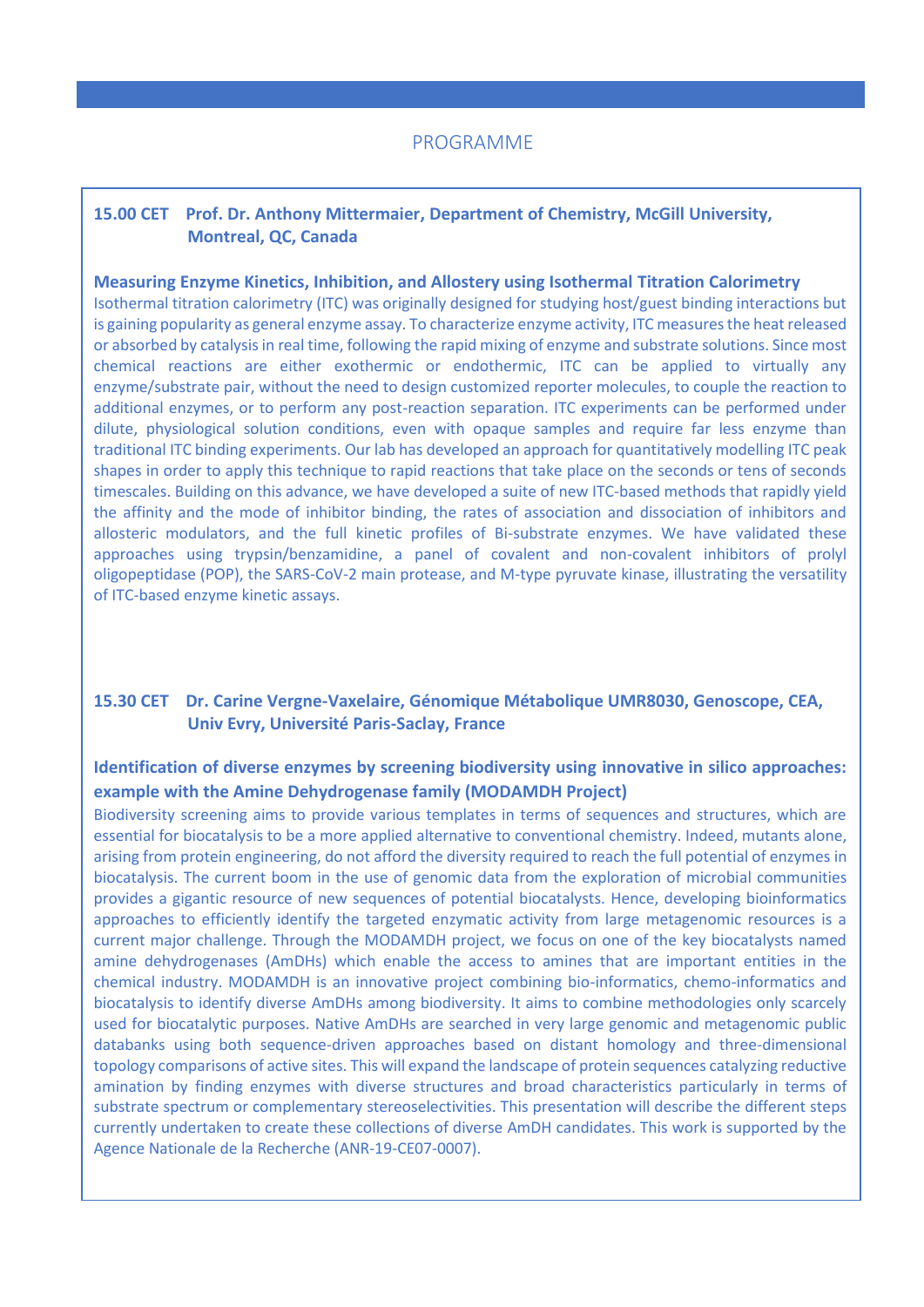## ABOUT THE SPEAKERS

**Professor Dr. Robert T. Kennedy** is the Hobart H. Willard Distinguished University Professor of Chemistry and Professor of Pharmacology at the University of Michigan. His research has combined his interest in biology with chemical analysis and separations. A theme of his group has been development of new chemical analysis tools that can be used at the nanoscale for several applications including screening of drugs, engineeenzymes, monitoring neurotransmitters in the brain, and studying secretion of insulin and other hormones. He has published over 300 papers on these topics. His work has been recognized by several awards including the American Chemical Society Award in Chromatography, the Ralph Adams Award in Bioanalytical Chemistry, NIH MERIT awards, and



several teaching awards. He has mentored over 90 PhD and post-doctoral students since he began his career in 1991. He has held several service posts and is presently Associate Editor of Analytical Chemistry and Chair of the Chemistry Department at University of Michigan.

**Dr. Fabrice Gielen** received his PhD in Chemistry in 2012 at Imperial College London and conducted postdoctoral research at the University of Cambridge with Professor Hollfelder between 2011 and 2016, developing high-throughput screening tools for the directed evolution of enzymes and drug screening. Since 2017, he is a Lecturer at the Univer sity of Exeter, performing research activities at the multidisciplinary Living Systems Institute. His research focuses on the development of novel microfluidic platforms for the accelerated isolation and characterisation of rare biomolecules. He was recently featured as a Lab-on-a-Chip Emerging Investigator for his work on single-cell assays. He is also co-founder of Drop-Tech Ltd, which licenses technology to commercialise droplets-on-demand products.



**Prof. Dr. Anthony K. Mittermaier** obtained his B.Sc. in biophysics at the University of Guelph in 1996 and his Ph.D. in biochemistry at the University of Toronto under the supervision of Lewis Kay and Julie Forman-Kay in 2003. After a short post-doc under the supervision of Lewis Kay and Regis Pomes at the Hospital for Sick Children in Toronto, he joined the Department of Chemistry at McGill University in 2005, and was promoted to Associate Professor in 2011. He has been the Associate Dean (Student Affairs) in the Faculty of Science since September 2020. His research employs a combination of biophysical techniques, particularly calorimetry and NMR spectroscopy, to address fundamental questions regarding the molecular basis of protein and nucleic acid function and drug design. In 2012 he was awarded the Agilent Early Career Professor Award for his advances in combining NMR with calorimetric techniques. More recently,



his laboratory has begun to focus on using ITC to measure enzyme kinetics and thermal hysteresis experiments to measure supramolecular assembly. He was the 2021 winner of the Chemical Biology/Medicinal Chemistry Lectureship award from the Canadian Society for Chemistry.